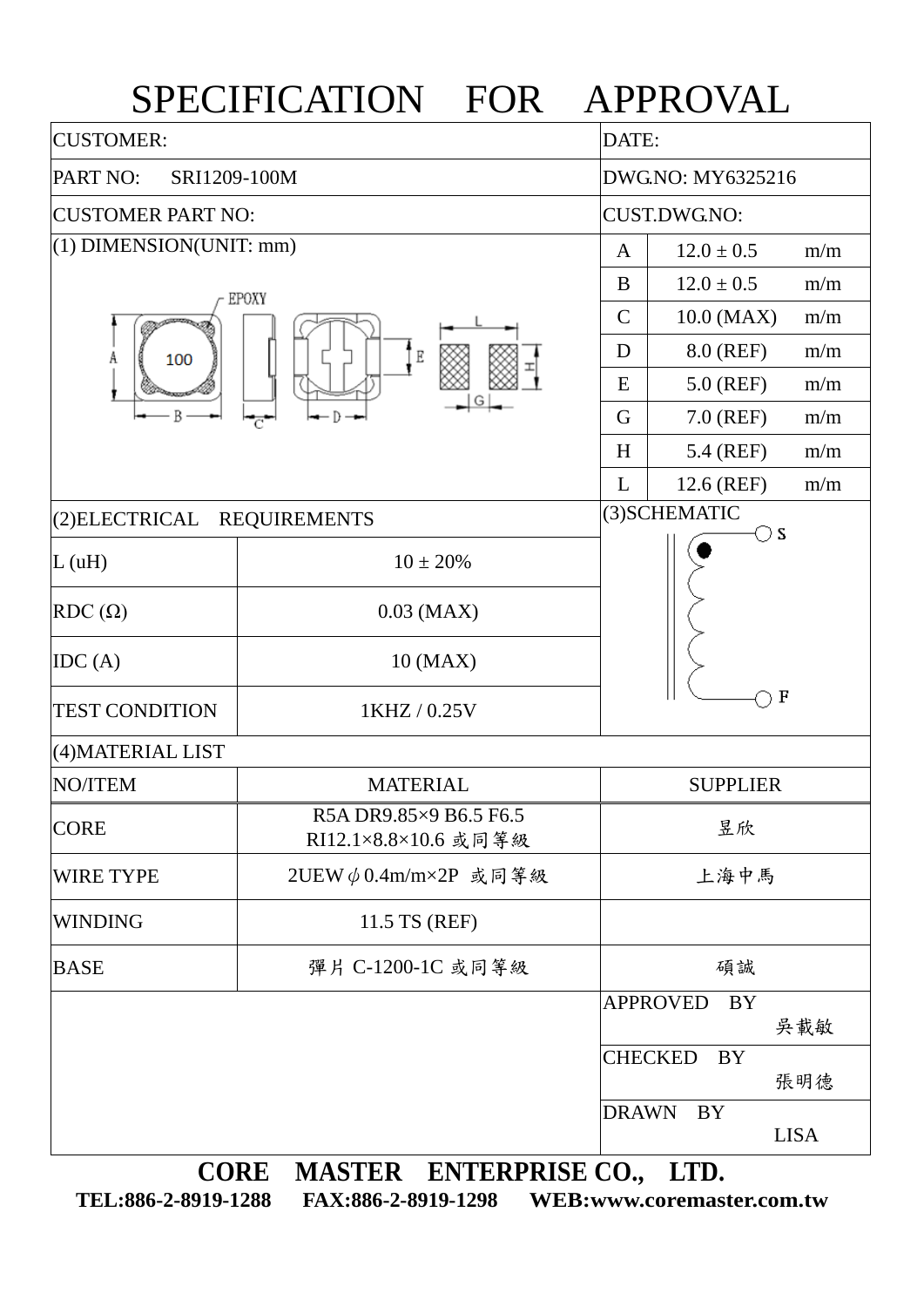|                                               |                                                                  | <b>TEST</b>              |                     | <b>DATA</b>           |                             |                   |     |  |  |
|-----------------------------------------------|------------------------------------------------------------------|--------------------------|---------------------|-----------------------|-----------------------------|-------------------|-----|--|--|
| <b>CUSTOMER:</b>                              |                                                                  |                          |                     | DATE:                 |                             |                   |     |  |  |
| PART NO:<br>SRI1209-100M                      |                                                                  |                          |                     | DWG.NO: MY6325216     |                             |                   |     |  |  |
| <b>CUSTOMER PART NO:</b>                      |                                                                  |                          | <b>CUST.DWG.NO:</b> |                       |                             |                   |     |  |  |
| TEST CONDITION: 1KHZ / 0.25V                  |                                                                  |                          |                     | DIMENSION (UNIT : mm) |                             |                   |     |  |  |
| <b>ITEM</b>                                   | L<br>(uH)                                                        | <b>RDC</b><br>$(\Omega)$ | <b>IDC</b><br>(A)   | $\mathbf{A}$          | B                           | $\mathsf{C}$      |     |  |  |
| <b>SPEC</b>                                   | 10<br>± 20%                                                      | 0.03<br>(MAX)            | 10<br>(MAX)         | 12.0<br>± 0.5         | 12.0<br>± 0.5               | 10.0<br>(MAX)     |     |  |  |
| $\mathbf{1}$                                  | 11.23                                                            | 0.023                    | OK                  | 12.11                 | 12.07                       | 9.48              |     |  |  |
| $\overline{2}$                                | 10.90                                                            | 0.024                    | OK                  | 12.06                 | 12.07                       | 9.49              |     |  |  |
| 3                                             | 10.80                                                            | 0.024                    | OK                  | 12.07                 | 12.09                       | 9.54              |     |  |  |
| $\overline{4}$                                | 11.43                                                            | 0.023                    | OK                  | 12.08                 | 12.09                       | 9.54              |     |  |  |
| 5                                             | 11.50                                                            | 0.024                    | OK                  | 12.06                 | 12.07                       | 9.53              |     |  |  |
| 6                                             | 11.27                                                            | 0.023                    | OK                  | 12.07                 | 12.04                       | 9.51              |     |  |  |
| $\overline{7}$                                | 11.10                                                            | 0.024                    | OK                  | 12.04                 | 12.03                       | 9.55              |     |  |  |
| 8                                             | 11.23                                                            | 0.024                    | OK                  | 12.08                 | 12.07                       | 9.51              |     |  |  |
| 9                                             | 11.42                                                            | 0.023                    | OK                  | 12.07                 | 12.09                       | 9.49              |     |  |  |
| 10                                            | 10.90                                                            | 0.024                    | OK                  | 12.07                 | 12.11                       | 9.51              |     |  |  |
| $\bar{\mathbf{X}}$                            | 11.18                                                            | 0.024                    |                     | 12.07                 | 12.07                       | 9.52              |     |  |  |
| $\mathbf R$                                   | 0.70                                                             | 0.001                    |                     | 0.07                  | 0.08                        | 0.07              |     |  |  |
| <b>TEST</b>                                   | <b>INSTRUMENTS</b><br>HIOKI3532-50 LCR METER<br>VR-131 RDC METER |                          |                     |                       | <b>APPROVED</b>             | <b>BY</b>         | 吳載敏 |  |  |
| VR116+VR7220 BA/S CURRENT                     |                                                                  |                          |                     |                       | <b>CHECKED</b><br>BY<br>張明德 |                   |     |  |  |
|                                               |                                                                  |                          |                     |                       | <b>DRAWN</b>                | BY<br><b>LISA</b> |     |  |  |
| $C\Omega$ DE MACTED ENTEDDDICE $C\Omega$ i th |                                                                  |                          |                     |                       |                             |                   |     |  |  |

**CORE MASTER ENTERPRISE CO., LTD. TEL:886-2-8919-1288 FAX:886-2-8919-1298 WEB:www.coremaster.com.tw**